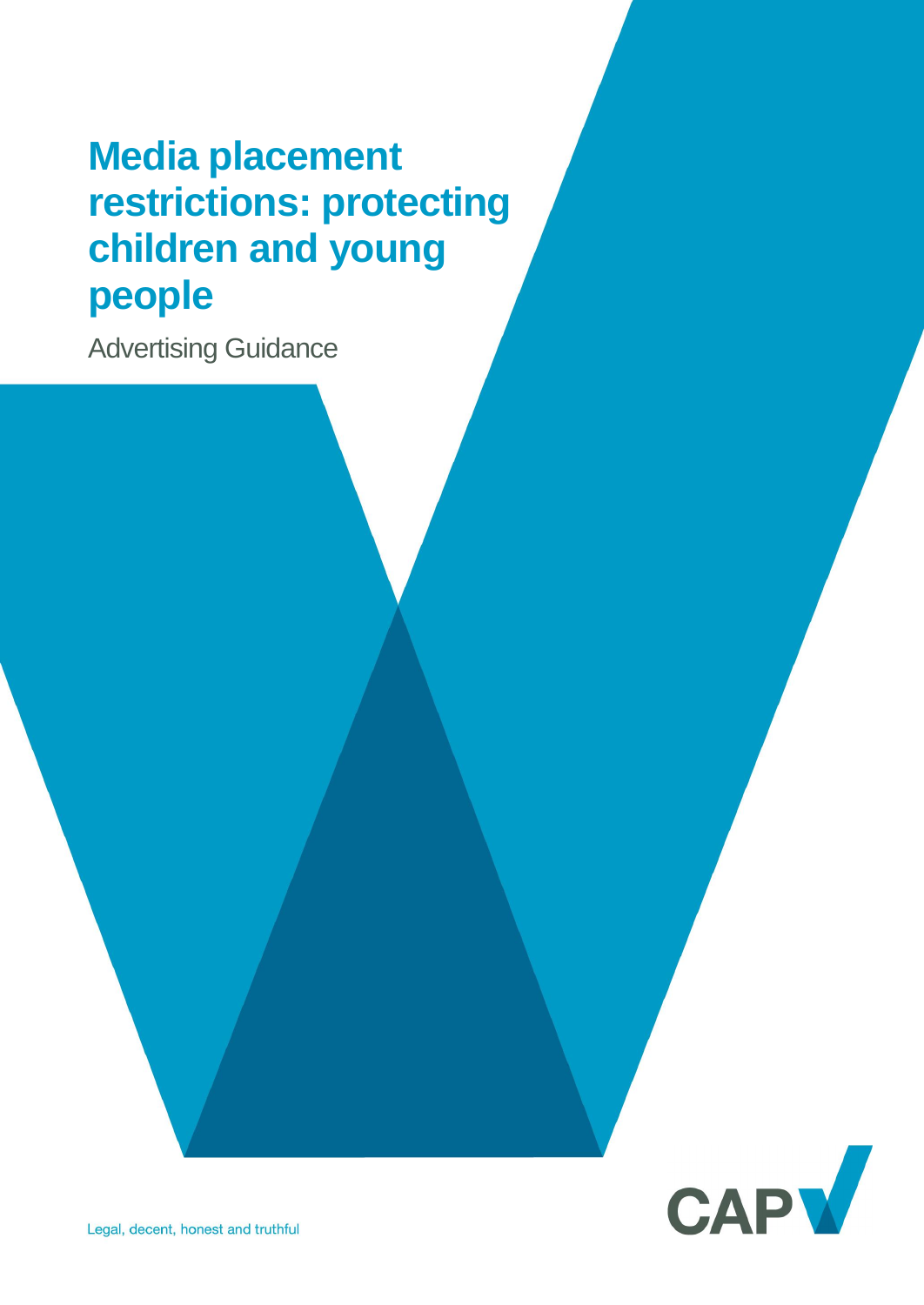### Foreword

The Committee of Advertising Practice (CAP) offers guidance on the interpretation of the UK Code of Advertising (the CAP Code) in relation to non-broadcast marketing communications.

The Broadcast Committee of Advertising Practice (BCAP) offers guidance on the interpretation of the UK Code of Broadcast Advertising (the BCAP Code) in relation to broadcast advertisements.

Advertising Guidance is intended to advise advertisers, agencies and media owners on how to interpret the Codes but is not a substitute for them. Advertising Guidance reflects CAP's and/or BCAP's view on the their likely interpretation but it neither constitutes new rules nor binds the ASA Councils in the event of a complaint about an advertisement that follows it.

For pre-publication advice on specific non-broadcast advertisements, consult the CAP Copy Advice team by telephone on 020 7492 2100, by fax on 020 7404 3404 or you can log a written enquiry via our **online request form.** 

For advice on specific TV advertisements, please contact [Clearcast.](http://www.clearcast.co.uk/)

For the full list of Advertising Guidance, pleas[e visit our website.](https://www.asa.org.uk/advice-and-resources/resource-library.html)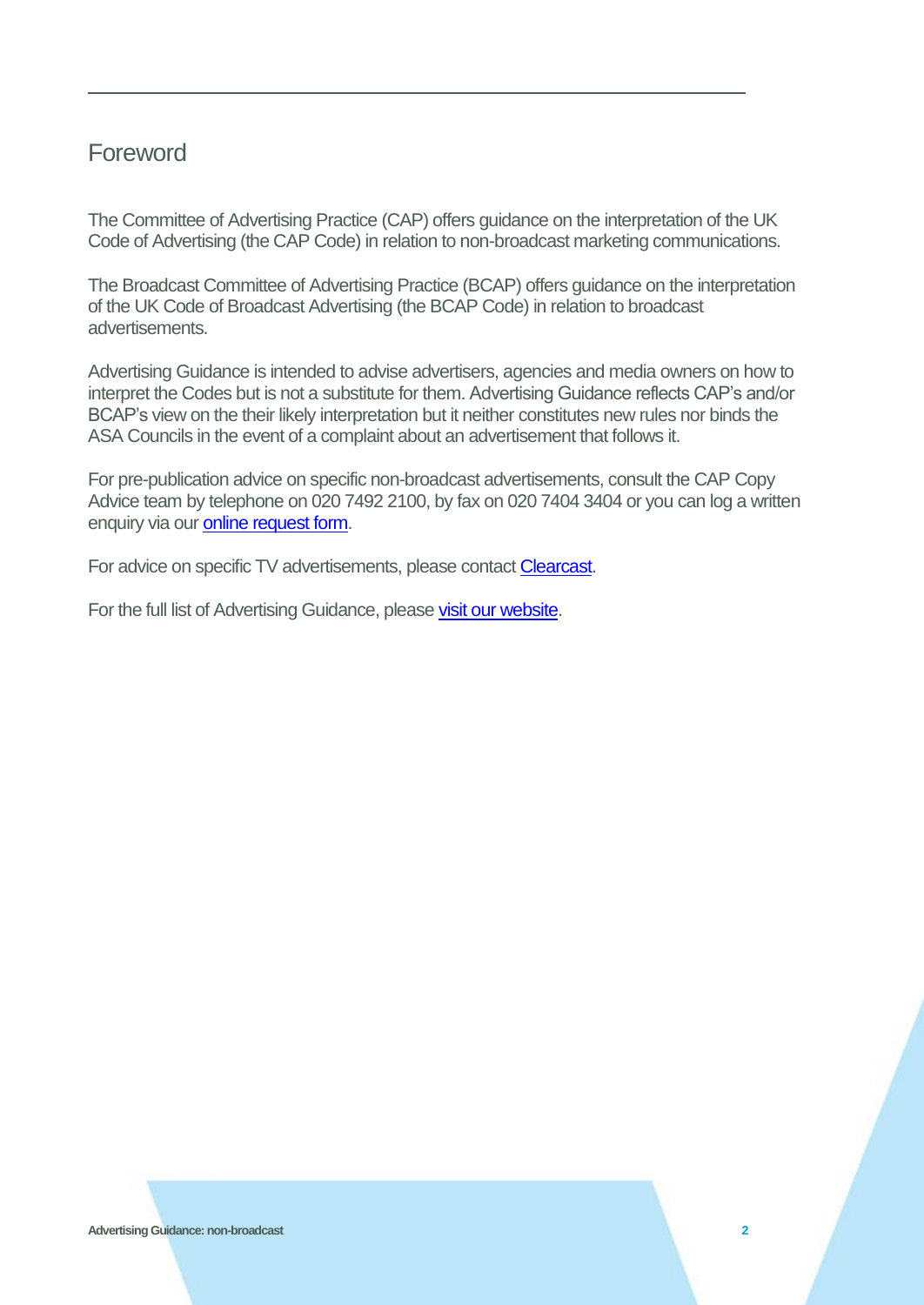## 1. Background

Protecting children and young people is one of the core purposes of the CAP Code. It is a general responsibility of all marketers to ensure that they are appropriately protected from marketing that includes sensitive content – for instance, violent, sexual or frightening imagery – and from being targeted with marketing for unsuitable products. This guidance addresses the second of these requirements.

Media placement restrictions prohibit age-restricted marketing communications from appearing in media:

- for children or children and young people; and
- where children or children and young people make up a significant proportion of the audience.

Age-restricted marketing communications are those for products subject to legal restrictions on their sale or that are otherwise unsuitable. This guidance is intended to support marketers in demonstrating that they have taken reasonable steps to limit exposure. It also includes an introduction to industry resources that can support in complying with media placement restrictions as they affect different non-broadcast media (see Annex 1).

CAP has also produced dedicated guidance for certain types of online media; *[Children and](https://www.asa.org.uk/asset/F0AB1553-1212-4106-8C6E6C0047FEBEBA/)  [age-restricted ads online](https://www.asa.org.uk/asset/F0AB1553-1212-4106-8C6E6C0047FEBEBA/)*. It provides marketers with more advice on how interest-based targeting can be used to help reduce children's exposure to age-restricted marketing communications in online environments such as social media platforms. The relevant parts of this guidance should be read alongside that document.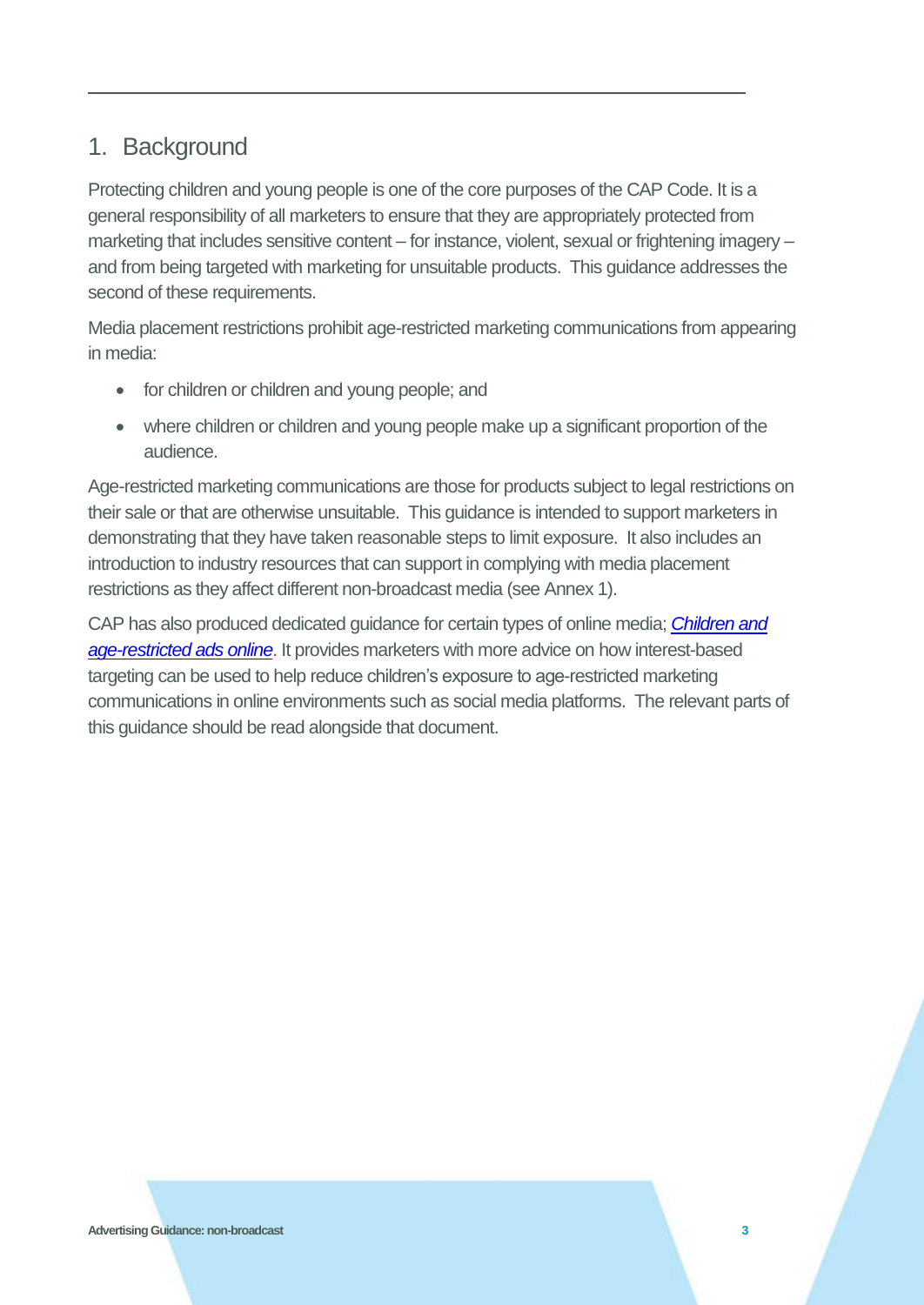# 2. Who should use this guidance?

The CAP Code includes media placement restrictions protecting:

- children (under-16s) from being targeted with marketing for products such as lotteries (rule [17.14\)](https://www.asa.org.uk/type/non_broadcast/code_section/17.html) and food or soft drinks high in fat, salt or sugar (rule [15.18\)](https://www.asa.org.uk/type/non_broadcast/code_section/15.html); and
- children and young people (under-18s) from being targeted with marketing for products such as alcohol, (rule [18.15\)](https://www.asa.org.uk/type/non_broadcast/code_section/18.html), gambling (rul[e 16.3.13\)](https://www.asa.org.uk/type/non_broadcast/code_section/16.html) and electronic-cigarettes (rule [22.11\)](https://www.asa.org.uk/type/non_broadcast/code_section/22.html).

The guidance is primarily directed at marketers of the above products. However, parts of this guidance may also be useful to others involved in media placement of non-broadcast marketing communications; for instance:

- media owners wishing to provide marketers using their platform with necessary audience information to satisfy the requirements of the Code;
- marketers seeking to ensure that marketing with age-sensitive content or themes is appropriately targeted; or
- marketers of other products that might be inappropriate for certain age categories.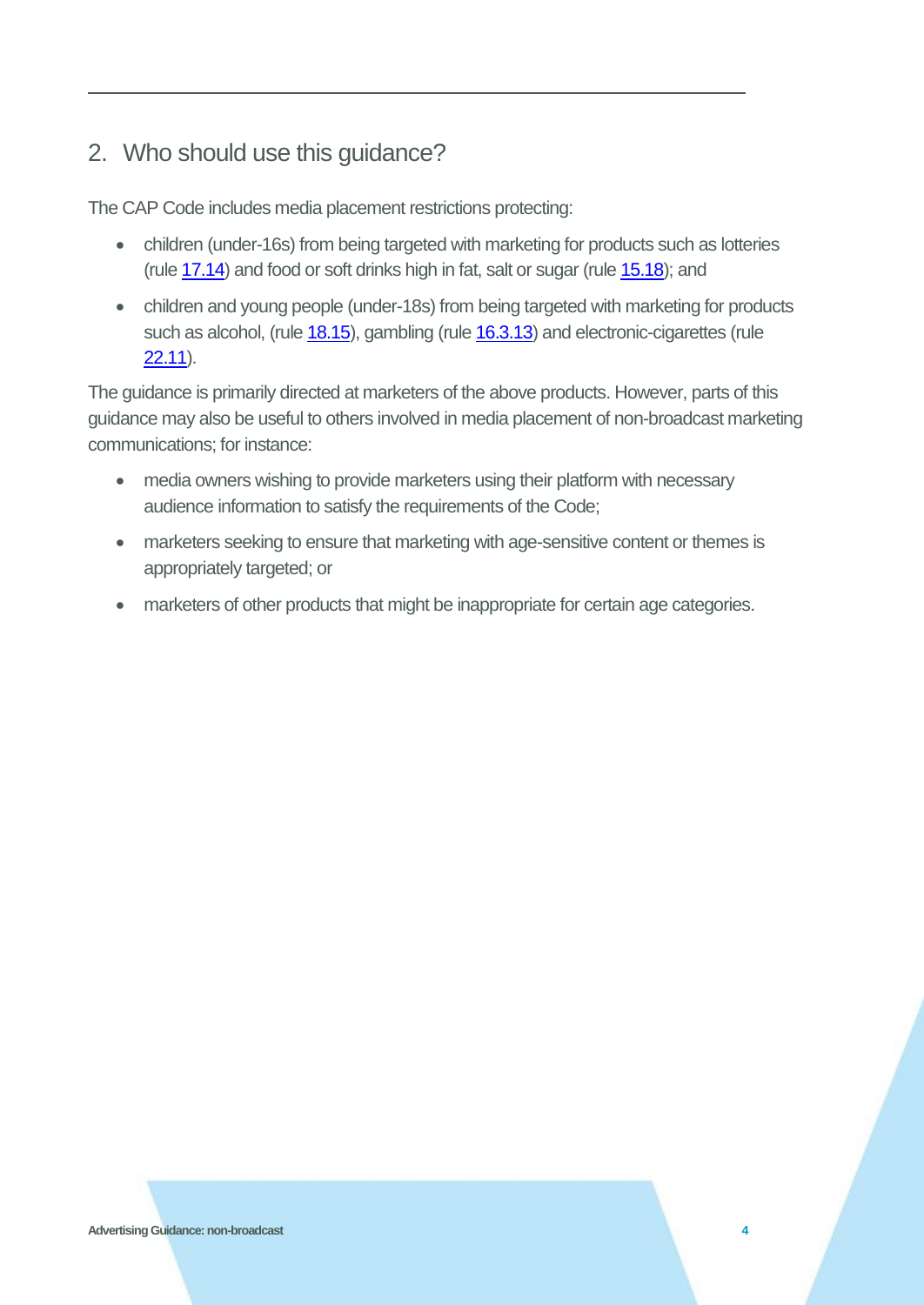# 3. Approaches to placement

In a simple sense, marketing communications can be targeted:

- i) on the basis of the audience composition of the media or specific piece of content around which a marketing communication appears; and/or
- ii) through the use of data, when creating the audience for a marketing communication, to include or exclude individuals on the basis of their age or other relevant criteria.

Examples of method (i) in offline media include use of information on audience composition for magazines, cinema and press. This method could also be used in online media environments where marketing is targeted at the whole audience for a given piece of content; for example, display ads on a website or paid-for endorsements in vlogs.

Examples of method (ii) include direct mailings, email and SMS text marketing, as well as marketing communications in online environments such as social networking platforms, where the marketing communication is targeted at a specified audience group or groups that include individuals on the basis of account data or inferred data that provides a reasonable expectation of their age.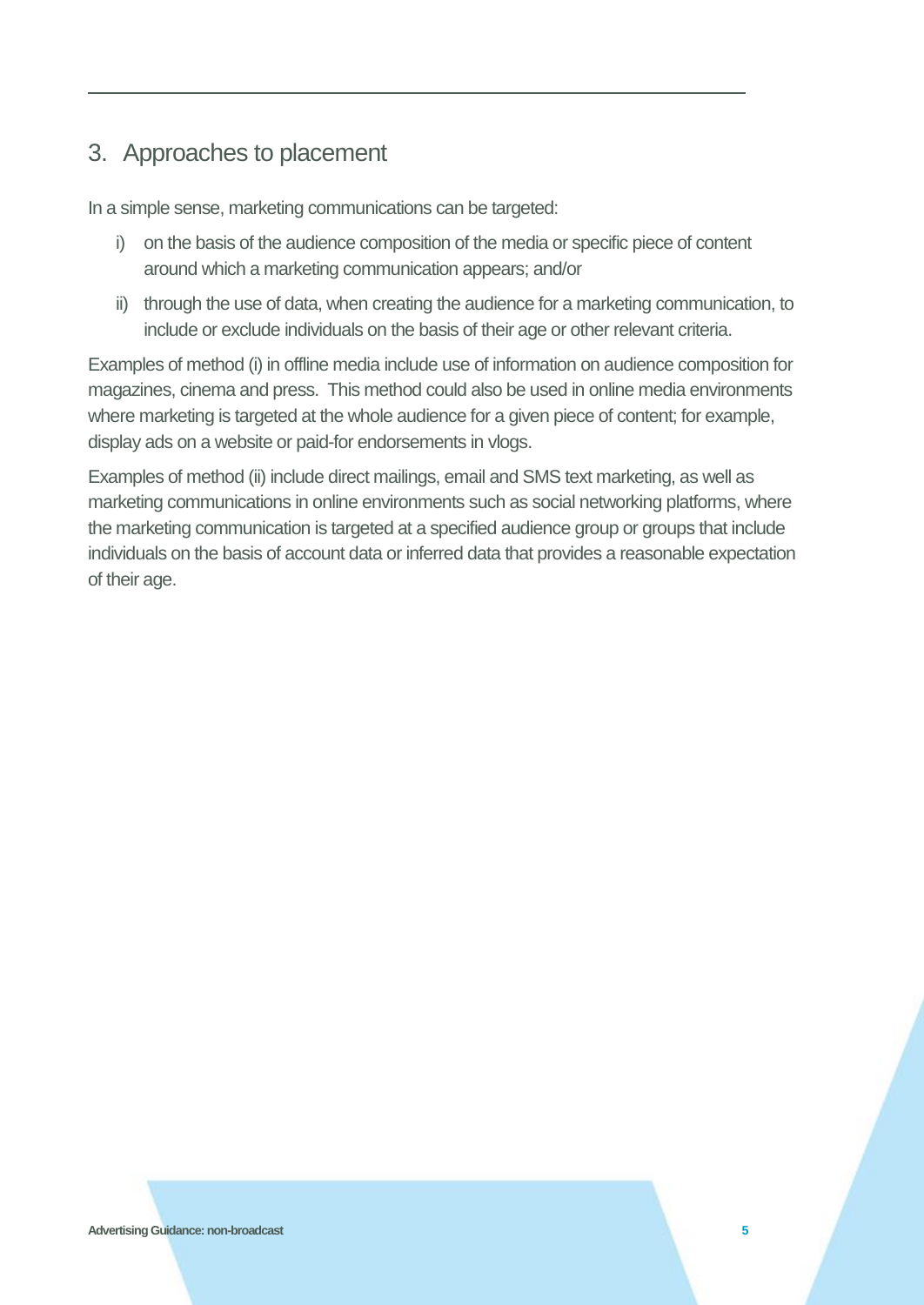## 4. Guidance

#### **General principles**

Marketing communications for the products listed in "Who should use this guidance" above and other age-restricted marketing communications must not be directed (in other words targeted) at people within the stated age category through the choice of media or the context in which they appear. Marketers should take appropriate steps to understand the likely composition of the audience of their marketing communications prior to placement.

There are three general requirements:

- In relation to method (i), age-restricted marketing communications must not be placed in or around media that are obviously directed at the protected age category.
- Also in relation to method (i), age-restricted marketing communications must not be placed in other media where the protected age category makes up more than 25% of the audience.
- In relation to method (ii), marketers must show that they have taken reasonable steps to reduce the likelihood of those who are or are likely to be in the protected age category being exposed to age-restricted marketing communications.

It is for marketers to satisfy themselves – and, in the event of a complaint, the ASA – that they have taken appropriate steps to comply with the relevant media placement restriction before placing the marketing communication. Marketers themselves are responsible for compliance with the Code; it is not an acceptable defence to argue that intermediates or affiliates failed to target or direct a marketing communication appropriately.

Compliance with the Code's media placement restrictions does not remove the need to comply with other specific rules on the content of marketing communications for sensitive product categories. Marketers must also comply with relevant data protection laws, including those of the Data Protection Act and the Privacy & Electronic Communications Regulations – both of which are due to be replaced in May 2018 – and, to the extent applicable, wit[h section 10](https://www.asa.org.uk/type/non_broadcast/code_section/10.html) of the CAP Code on Database Practice.

#### **a) Placement in media obviously directed at the protected age category**

Age-restricted marketing communications must not be placed in or around media that are obviously directed at the protected age category. In many cases, such media are easy to identify, for instance, a

- games website for young children; or
- teen interest magazine.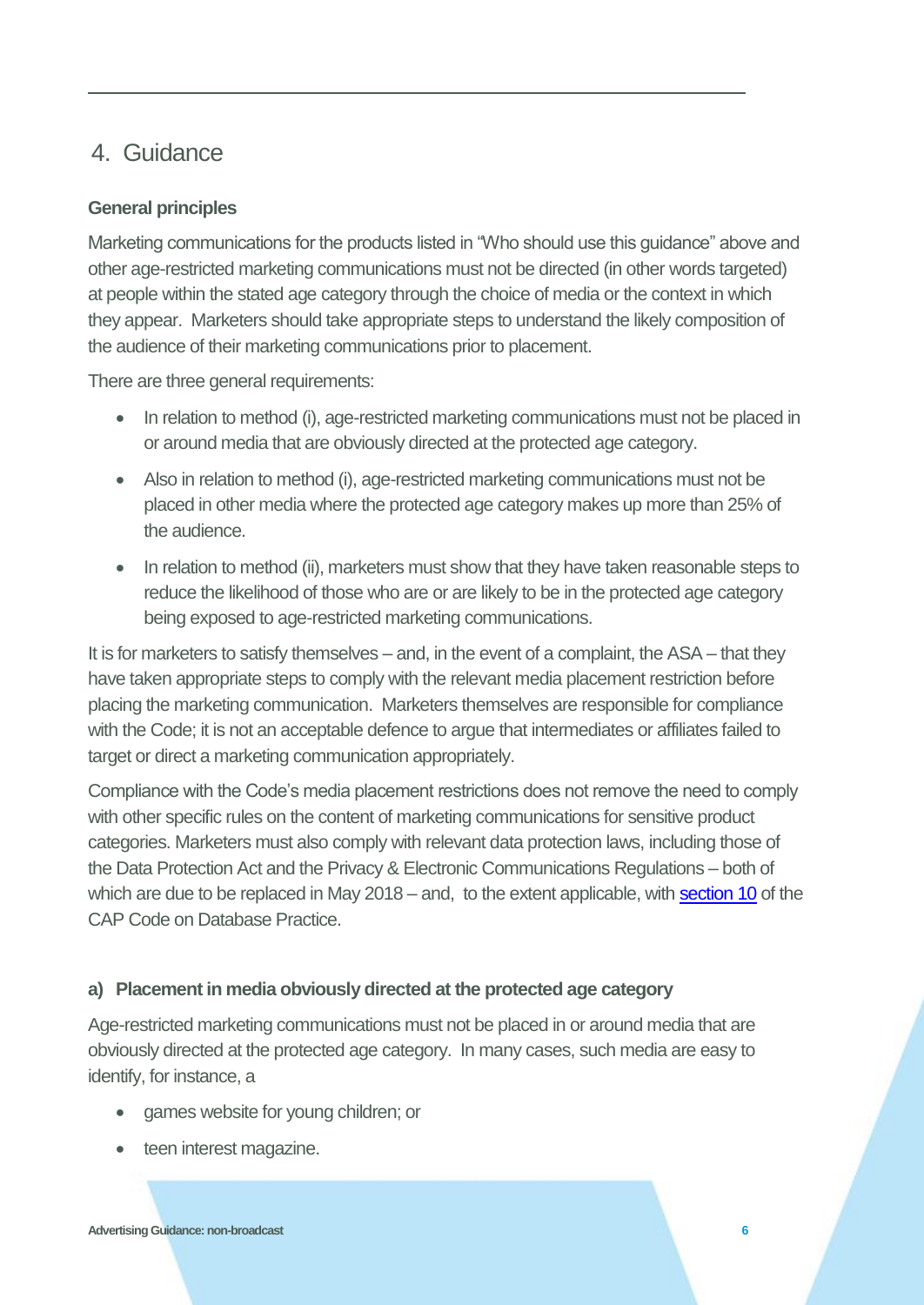The ASA is very likely to find marketing communications subject to media placement restrictions placed in or around such media in breach of the Code.

#### **b) Placement in media of general appeal**

The 25% audience threshold applies where the likely audience of a medium cannot reasonably be determined from a simple assessment.

For example, the medium is of:

- general appeal across all or most age ranges (as with family-oriented content); or
- appeal to young adults but may also be of appeal to young people and/or older children.

In such instances, the primary means of complying with a media placement restriction is by reference to comprehensive audience measurement data for the intended medium showing the relevant protected age category comprises 25% or less of the total audience. Advertisers could also provide data to show that over 75% of the audience is outside the relevant protected age category.

CAP and the ASA do not specify particular types of audience data that marketers should use. In the event of a complaint, submissions will be assessed by the ASA on a case-by-case basis. Data might be proprietary, from a third party or a combination of the two (see Annex 1 below for examples of resources available in different media).

CAP acknowledges that the extent, nature (e.g. first vs third party data) and precision of the audience data available to marketers varies between media. Advertisers are nevertheless encouraged to make best use of what data is available to them – either directly or through the publisher or media owner – to develop as clear a picture as possible of the likely audience of a medium or specific piece of content.

This may, for instance, involve using data:

- related to the audience of significantly similar content; or
- drawn from signed-in users where marketers can satisfy the ASA that it is likely to reflect the wider audience in media that can also be viewed without sign-in.

The ASA has determined that media directed at the general population – for instance, outdoor media or circulars distributed to households in a particular area – are unlikely to be regarded as being directed at a protected group because none of the age categories protected comprises more than 25% of the population. However, if the placement or distribution of the age-restricted marketing communication skews the likely audience towards a particular group significantly – for instance, an outdoor advertisement placed near a school – the marketing communication is likely to breach the Code.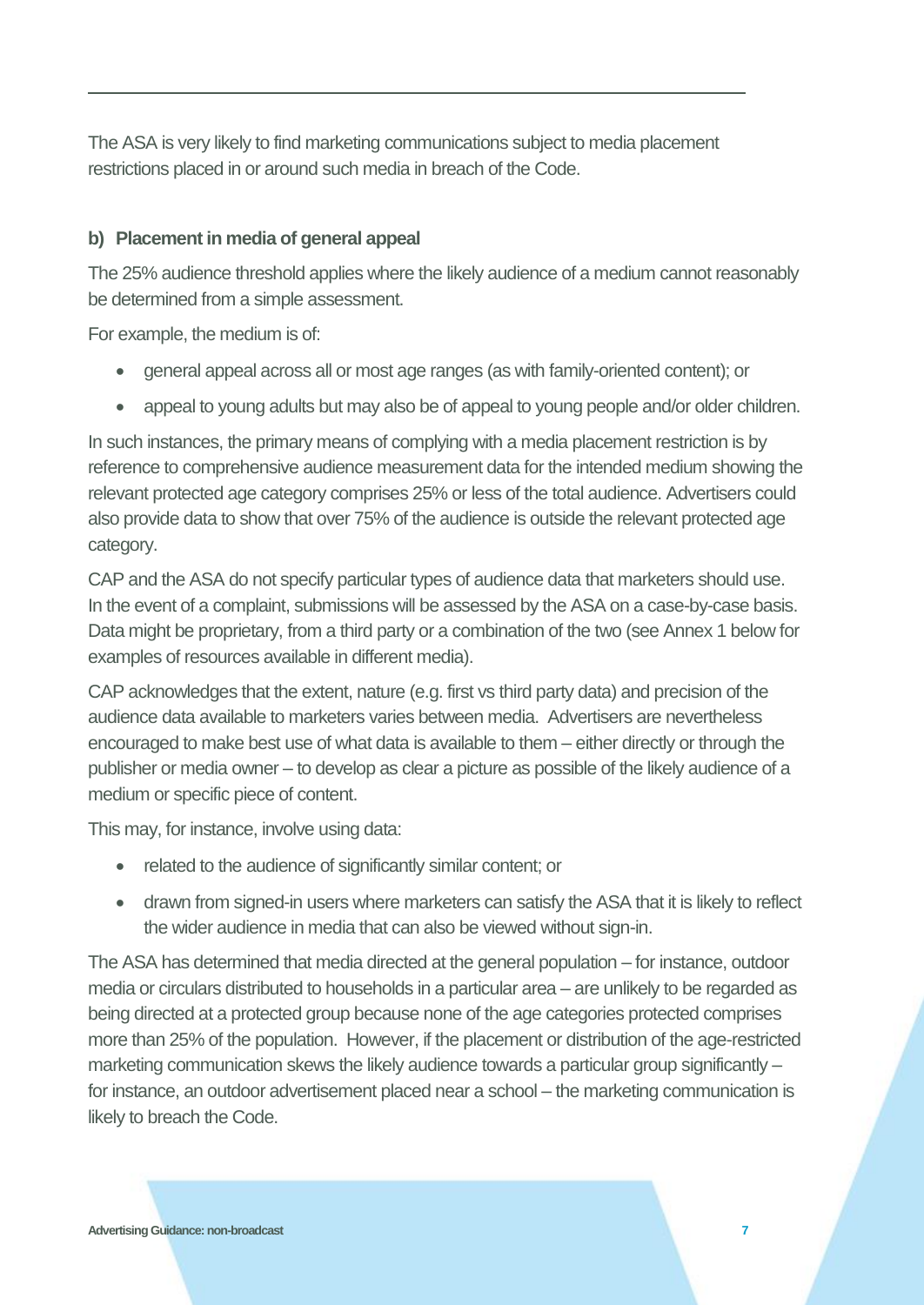Where audience data is unavailable or is to a significant extent unreliable, the ASA is likely to rely on other factors to assess likely appeal and therefore likely audience composition. Principally, this is likely to involve an assessment of the media content – including themes, imagery and the like – and the context in which it appeared.

Marketers of age-restricted marketing communications are strongly advised to exercise caution in scenarios where they are not confident of likely audience composition of the media or specific content around which they intend to place the marketing communication.

#### **c) Using data to construct the target audience**

In certain media, marketers can use data on age or other criteria to select recipients of a communication as a means of excluding the age category protected by the relevant media placement restriction.

The ASA is likely to expect marketers to demonstrate that they have taken all reasonable steps to ensure that ads that attract a media placement restriction are placed appropriately. Where they are available, for instance, in media that can only be viewed by signed-in users, the ASA is likely to expect marketers to use more dedicated data-based age-targeting mechanisms.

As a basic principle, age data – held on a direct marketing list or through a user's account on an online platform – should be used to exclude the protected age categories under the relevant rule.

Failure to appropriately administer a marketing list – for direct mailings, email marketing or SMS text marketing – to exclude those of the relevant protected age category is almost always likely to breach the Code. However, in exceptional circumstances, there may be a defence if the marketer can demonstrate that they procured and used marketing data in good faith and that a data error beyond their control occurred.

In online media, many platforms allow for more sophisticated targeting techniques, for instance, through the use of inferred data for users that are not signed into an account that includes a date of birth.

As noted above, CAP has produced dedicated guidance on the use of interest-based targeting in online environments such as social media platforms. Marketers are encouraged to read that [guidance](https://www.asa.org.uk/asset/F0AB1553-1212-4106-8C6E6C0047FEBEBA/) alongside this section of the document.

> **April 2017 Updated: May 2017 Updated: July 2017**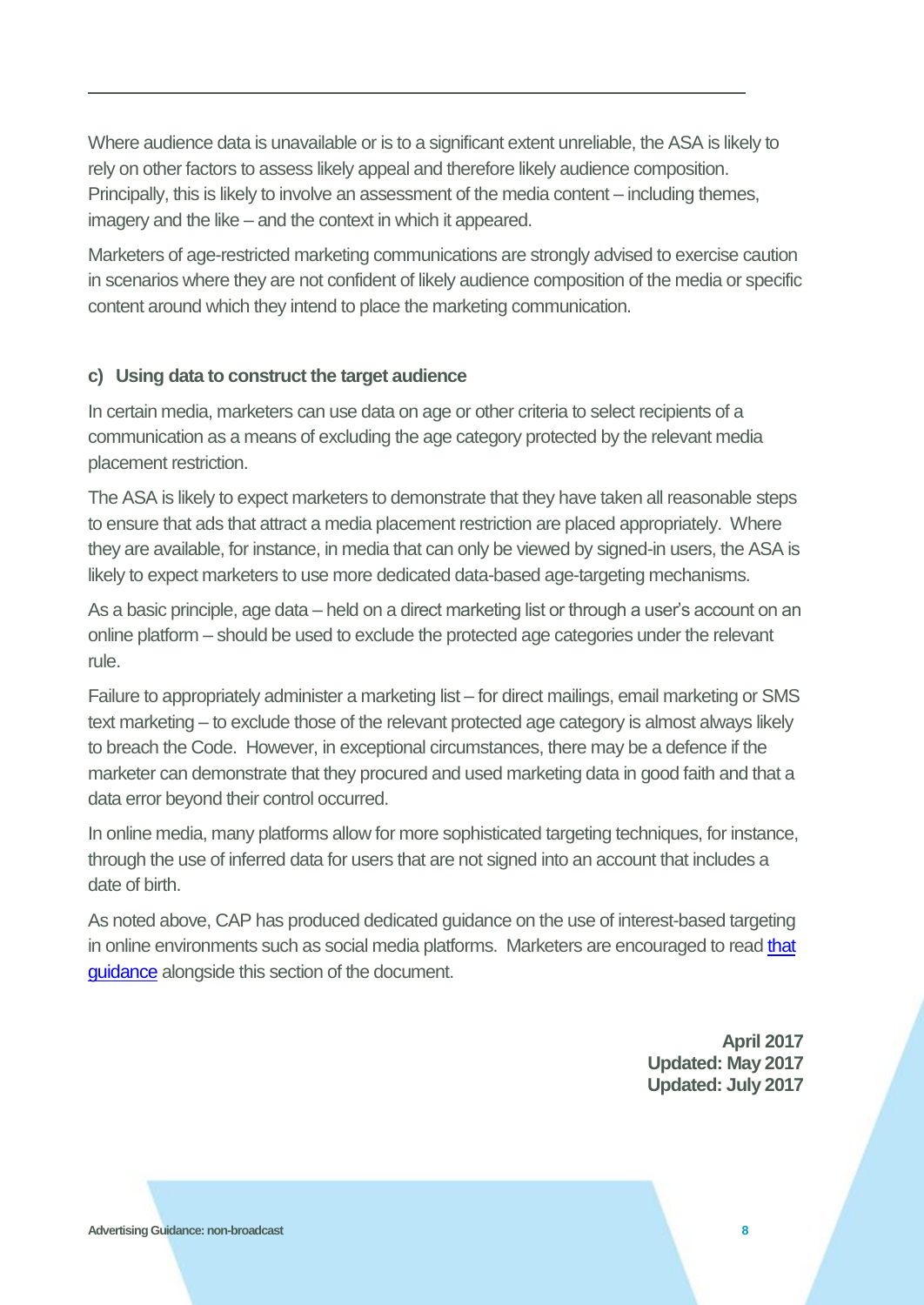## Annex 1 – Audience measurement and compliance resources

The following lists examples of advertiser resources for different non-broadcast media. It includes bodies which can provide pre-clearance services or advice and sources of audience measurement data. It is not exhaustive and implies no CAP endorsement or guarantee that using the resources available will satisfy the ASA in the event of a complaint.

**Audit Bureau of Circulation (ABC)** [\(www.abc.org.uk\)](http://www.abc.org.uk/) is the industry body for media measurement, which agrees reporting standards and provides independent audit and compliance services.

**BPA Worldwide** [\(www.bpaww.com\)](http://www.bpaww.com/) provides independent, third-party circulatio[n audits](http://www.bpaww.com/bpaww/#?targeturl=/bpaww/Content/MainContent/Solutions/MediaAuditServices.htm&target=2&languageid=1&homepage=/BPAWW/Content/MainContent/Home/index.html&footerpage=/BPAWW/content/maincontent/footer/english.htm) for newspapers and magazines.

**Cinema Advertising Association (CAA)** [\(www.cinemaadvertisingassociation.co.uk\)](http://www.cinemaadvertisingassociation.co.uk/) represents cinema operators and operates a pre-clearance system for cinema advertising.

**Clearcast** [\(www.clearcast.co.uk\)](http://www.clearcast.co.uk/) is the pre-clearance body for TV advertising (covered by the BCAP Code) but they also offer advice on video on demand advertising.

**Direct Marketing Association (DMA) [\(www.dma.org.uk\)](http://www.dma.org.uk/) represents companies involved in** direct marketing via mail, phone and online. It has a Code of practice and provides guidance and advice to members.

**Institute of Practitioners of Advertising (IPA)** is a professional trade body, incorporated by Royal Charter, which represents the interests of advertising agencies in the UK. It offers a consumer-centric media planning tool, Touchpoints [\(www.ipa.co.uk/touchpoints\)](http://www.ipa.co.uk/touchpoints), which includes the monitoring of people's media consumption**.** 

**Internet Advertising Bureau (IAB)** [\(www.iabuk.net\)](http://www.iabuk.net/) represents media owners and advertisers involved across the range of online marketing disciplines. It provides guidance and advice on its website.

**Joint Industry Committee for Regional Media Research (JICREG)** [\(www.jicreg.co.uk\)](http://www.jicreg.co.uk/) is the currency for local media, providing audience data for Britain's local newspapers and their online platforms.

**Joint Industry Committee for Web Standards (JICWEBS)** [\(www.jicwebs.org\)](http://www.jicwebs.org/) is intended to ensure independent development of standards for measuring performance online and benchmarking best practice for online ad trading.

**News Media Association (NMA)** [\(www.newsmediauk.org\)](http://www.newsmediauk.org/) represents national, regional and local news media organisations in the UK. The NMA provides guidance for members, including

 $\overline{\phantom{a}}$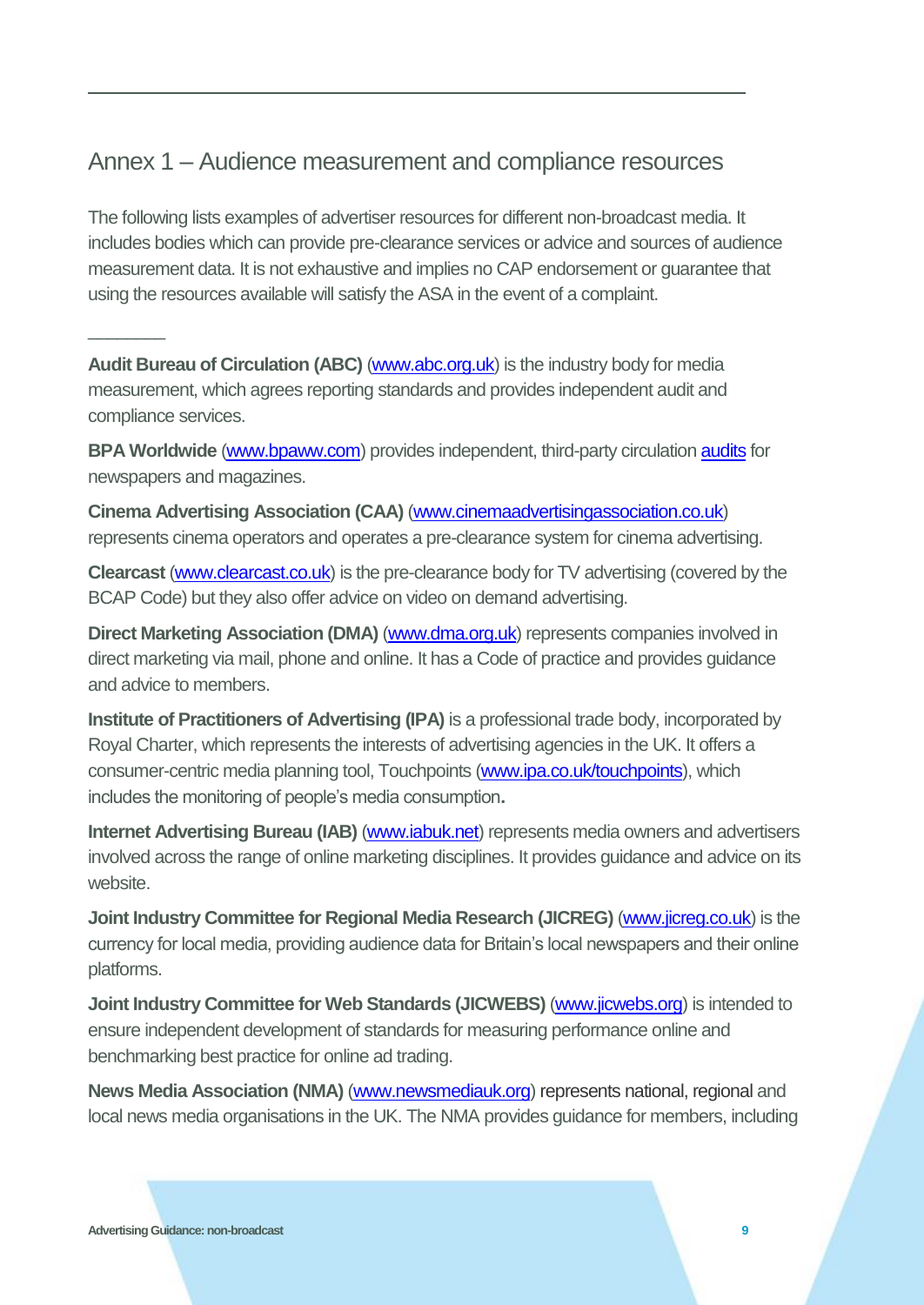Advertisement Points to Watch, an online A to Z. It also offers an individual advice service to NMA local media members only.

**Newsworks** [\(www.newsworks.org.uk](file:///C:/Users/AndrewT/AppData/Roaming/Microsoft/Word/www.newsworks.org.uk)**)** is the marketing body for national newspapers in all their forms.

**Publishers Audience Measurement Company (PAMCo**) oversees audience measurement for the published media industry (national news media and magazines). It publishes the National Readership Survey NRS PADD [\(www.nrs.co.uk\)](http://www.nrs.co.uk/) providing the combined print and online audience and Audience Measurement for Publishers [\(www.ampdata.co.uk\)](http://www.ampdata.co.uk/).

**Radio Joint Audience Research (RAJAR)** [\(www.rajar.co.uk\)](http://www.rajar.co.uk/) produces quarterly Measurement of Internet Delivered Audio Services (MIDAS) [reports.](http://www.rajar.co.uk/content.php?page=recent_developments)

**Target Group Index (TGI) [TGI data](http://www.kantarmedia.com/uk/our-solutions/consumer-and-audience-targeting) is common currency in the media industry, providing** audience data for media including UK national and local media.

**UK Online Measurement Company (UKOM**) [\(www.ukom.uk.net\)](http://www.ukom.uk.net/) is an industry governed, multi-platform audience measurement provider. It covers a variety of online platforms and environments.